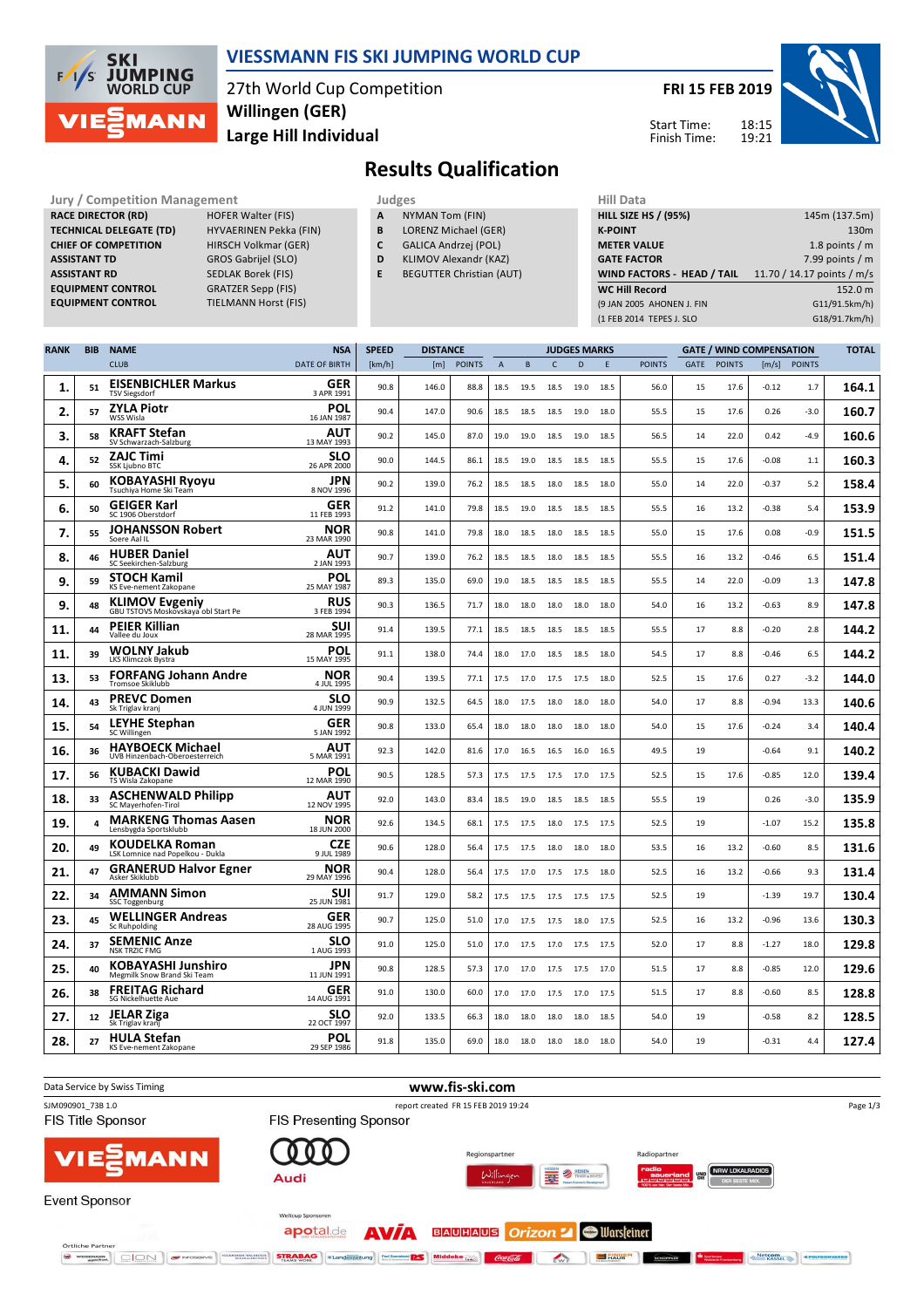

#### **VIESSMANN FIS SKI JUMPING WORLD CUP**

27th World Cup Competition **Large Hill Individual Willingen (GER)**

**FRI 15 FEB 2019**

Start Time: Finish Time:



## **Results Qualification**

| <b>RANK</b>          | <b>BIB</b>               | <b>NAME</b>                                                 | <b>NSA</b>                | <b>SPEED</b> | <b>DISTANCE</b> |               |             |      | <b>JUDGES MARKS</b> |              |      |               | <b>GATE / WIND COMPENSATION</b> |               |         |               | <b>TOTAL</b> |
|----------------------|--------------------------|-------------------------------------------------------------|---------------------------|--------------|-----------------|---------------|-------------|------|---------------------|--------------|------|---------------|---------------------------------|---------------|---------|---------------|--------------|
|                      |                          | <b>CLUB</b>                                                 | <b>DATE OF BIRTH</b>      | [km/h]       | [m]             | <b>POINTS</b> | $\mathsf A$ | B    | $\mathsf{C}$        | $\mathsf{D}$ | E    | <b>POINTS</b> | GATE                            | <b>POINTS</b> | [m/s]   | <b>POINTS</b> |              |
| 28.                  | 15                       | <b>BOYD-CLOWES Mackenzie</b><br>Altius Nordic Ski Club      | CAN<br>13 JUL 1991        | 92.0         | 135.5           | 69.9          | 17.5        | 18.0 | 18.0                | 17.0         | 18.0 | 53.5          | 19                              |               | $-0.28$ | 4.0           | 127.4        |
| 30.                  | 21                       | <b>SCHLIERENZAUER Gregor</b><br>SV Innsbruck-Bergisel-Tirol | AUT<br>7 JAN 1990         | 92.2         | 132.0           | 63.6          | 18.0        | 18.0 | 18.0                | 17.5         | 18.0 | 54.0          | 19                              |               | $-0.56$ | 7.9           | 125.5        |
| 31.                  | 25                       | <b>SCHMID Constantin</b><br>Wsv Oberaudorf                  | GER<br>27 NOV 1999        | 92.1         | 130.5           | 60.9          | 17.5        | 17.5 | 17.5                | 18.0         | 17.5 | 52.5          | 19                              |               | $-0.83$ | 11.8          | 125.2        |
| 32.                  | 30                       | KASAI Noriaki<br>Tsuchiya Home Ski Team                     | <b>JPN</b><br>6 JUN 1972  | 91.8         | 133.5           | 66.3          | 18.5        | 17.5 | 18.0                | 18.0         | 18.0 | 54.0          | 19                              |               | $-0.32$ | 4.5           | 124.8        |
| 33.                  | 31                       | <b>ITO Daiki</b><br>Megmilk Snow Brand Ski Team             | JPN<br>27 DEC 1985        | 92.0         | 129.5           | 59.1          | 17.0        | 17.5 | 18.0                | 17.5         | 18.0 | 53.0          | 19                              |               | $-0.86$ | 12.2          | 124.3        |
| 34.                  | 42                       | <b>SATO Yukiya</b><br>Megmilk Snow Brand Ski Team           | JPN<br>19 JUN 1995        | 90.7         | 124.0           | 49.2          | 17.0        | 17.0 | 17.0                | 17.5         | 17.0 | 51.0          | 17                              | 8.8           | $-1.02$ | 14.4          | 123.4        |
| 35.                  | 41                       | <b>AALTO Antti</b><br>Kiteen Urheilijat                     | <b>FIN</b><br>2 APR 1995  | 90.9         | 122.0           | 45.6          | 16.5        | 16.5 | 17.0                | 16.5         | 17.0 | 50.0          | 17                              | 8.8           | $-1.13$ | 16.0          | 120.4        |
| 36.                  | 23                       | <b>PREVC Peter</b><br>SK Triglav Kranj                      | SLO<br>20 SEP 1992        | 91.4         | 124.5           | 50.1          | 17.0        | 17.0 | 17.0                | 16.5         | 17.0 | 51.0          | 19                              |               | $-1.25$ | 17.7          | 118.8        |
| 37.                  | 35                       | <b>FETTNER Manuel</b><br>SV Innsbruck-Bergisel-Tirol        | AUT<br>17 JUN 1985        | 92.0         | 133.5           | 66.3          | 17.5        | 17.5 | 17.5                | 17.5         | 17.5 | 52.5          | 19                              |               | 0.05    | $-0.6$        | 118.2        |
| 37.                  | 14                       | <b>INSAM Alex</b><br><b>GS FIAMME ORO</b>                   | ITA<br>19 DEC 1997        | 91.6         | 132.0           | 63.6          | 17.0        | 17.5 | 17.5                | 17.5         | 17.5 | 52.5          | 19                              |               | $-0.15$ | 2.1           | 118.2        |
| 39.                  | 20                       | <b>LINDVIK Marius</b><br>Raelingen Skiklubb                 | NOR<br>27 JUN 1998        | 91.7         | 123.0           | 47.4          | 17.0        | 17.5 | 17.0                | 17.0         | 17.5 | 51.5          | 19                              |               | $-1.34$ | 19.0          | 117.9        |
| 40.                  | 13                       | <b>PAVLOVCIC Bor</b><br>Nd Ratece planica                   | SLO<br>27 JUN 1998        | 92.0         | 128.0           | 56.4          | 17.0        | 17.5 | 17.5                | 17.0         | 17.5 | 52.0          | 19                              |               | $-0.38$ | 5.4           | 113.8        |
| 41.                  | 32                       | <b>FANNEMEL Anders</b><br>Hornindal II                      | NOR<br>13 MAY 1991        | 92.2         | 123.5           | 48.3          | 17.5        | 17.5 | 16.5                | 17.0         | 17.5 | 52.0          | 19                              |               | $-0.90$ | 12.7          | 113.0        |
| 42.                  | 10                       | <b>NOUSIAINEN Eetu</b><br>Puijo Ski club                    | <b>FIN</b><br>29 APR 1997 | 91.8         | 127.5           | 55.5          | 17.0        | 17.0 | 16.5                | 16.0         | 17.5 | 50.5          | 19                              |               | $-0.38$ | 5.4           | 111.4        |
| 43.                  | 22                       | <b>KOT Maciej</b><br>AZS Zakopane                           | POL<br>9 JUN 1991         | 92.0         | 122.0           | 45.6          | 16.5        | 16.5 | 17.0                | 17.0         | 17.5 | 50.5          | 19                              |               | $-0.97$ | 13.7          | 109.8        |
| 44.                  | 9                        | <b>ALAMOMMO Andreas</b><br>Ounasvaaran Hiihtoseura          | FIN<br>23 DEC 1998        | 91.6         | 123.5           | 48.3          | 17.0        | 17.0 | 17.0                | 16.5         | 17.5 | 51.0          | 19                              |               | $-0.73$ | 10.3          | 109.6        |
| 45.                  | $\overline{\phantom{a}}$ | <b>SCHULER Andreas</b><br>Einsiedeln                        | SUI<br>30 DEC 1995        | 92.0         | 124.0           | 49.2          | 17.0        | 17.0 | 17.0                | 17.5         | 17.0 | 51.0          | 19                              |               | $-0.60$ | 8.5           | 108.7        |
| 46.                  | 26                       | <b>POLASEK Viktor</b><br>Nove Mesto-Dukla                   | <b>CZE</b><br>18 JUL 1997 | 91.4         | 119.0           | 40.2          | 16.5        | 16.0 | 17.0                | 16.5         | 17.0 | 50.0          | 19                              |               | $-1.17$ | 16.6          | 106.8        |
| 47.                  | 19                       | <b>HAMANN Martin</b><br>SG Nickelhuette Aue                 | GER<br>10 APR 1997        | 92.0         | 124.5           | 50.1          | 16.0        | 16.0 | 16.0                | 16.0         | 16.5 | 48.0          | 19                              |               | $-0.44$ | 6.2           | 104.3        |
| 48.                  | 17                       | <b>HLAVA Lukas</b><br>TJ Dukla Liberec                      | <b>CZE</b><br>10 SEP 1984 | 91.7         | 122.0           | 45.6          | 16.5        | 17.0 | 17.0                | 17.0         | 17.5 | 51.0          | 19                              |               | $-0.45$ | 6.4           | 103.0        |
| 49.                  | 28                       | <b>HOERL Jan</b><br>SC Bischofshofen                        | AUT<br>16 OCT 1998        | 91.1         | 121.5           | 44.7          | 17.0        | 16.5 | 17.0                | 16.5         | 17.5 | 50.5          | 19                              |               | $-0.54$ | 7.6           | 102.8        |
| 50.                  | 24                       | <b>DAMJAN Jernei</b><br>SSK Sam Ihan                        | SLO<br>28 MAY 1983        | 91.0         | 119.0           | 40.2          | 16.5        | 16.5 | 16.5                | 17.0         | 17.5 | 50.0          | 19                              |               | $-0.73$ | 10.3          | 100.5        |
| <b>Not Qualified</b> |                          |                                                             |                           |              |                 |               |             |      |                     |              |      |               |                                 |               |         |               |              |
| 51.                  | 3                        | <b>KORNILOV Denis</b><br>Sdushor CSP N. Novgorod Dinamo     | <b>RUS</b><br>17 AUG 1986 | 91.8         | 119.0           | 40.2          | 16.5        | 16.5 | 17.0                | 16.5         | 16.5 | 49.5          | 19                              |               | $-0.66$ | 9.3           | 99.0         |
| 52.                  | 6                        | <b>EGLOFF Luca</b><br>Grabserberg                           | SUI<br>6 JUN 1995         | 92.5         | 113.5           | 30.3          | 16.5        | 16.0 | 16.5                | 16.5         | 16.5 | 49.5          | 19                              |               | $-1.34$ | 19.0          | 98.8         |
| 53.                  | 29                       | <b>NAKAMURA Naoki</b><br>Tokai Univ.                        | JPN<br>19 SEP 1996        | 91.7         | 119.0           | 40.2          | 17.0        | 17.0 | 17.0                | 16.5         | 17.0 | 51.0          | 19                              |               | $-0.50$ | 7.1           | 98.3         |
| 54.                  | 8                        | <b>MAATTA Jarkko</b><br>Kainuun Hiihtoseura                 | FIN<br>28 DEC 1994        | 91.5         | 116.5           | 35.7          | 16.5        | 16.0 | 16.5                | 16.5         | 17.0 | 49.5          | 19                              |               | $-0.89$ | 12.6          | 97.8         |
| 55.                  | $\overline{\mathbf{c}}$  | <b>COLLOREDO Sebastian</b><br><b>GS FIAMMEGIALLE</b>        | ITA<br>9 SEP 1987         | 91.4         | 108.0           | 20.4          | 16.0        | 16.0 | 16.0                | 16.5         | 16.0 | 48.0          | 19                              |               | $-1.31$ | 18.6          | 87.0         |
| 56.                  | 11                       | <b>TROFIMOV Roman Sergeevich</b><br>Sdushor CSP N. Novgorod | <b>RUS</b><br>19 NOV 1989 | 91.6         | 104.5           | 14.1          | 14.5        | 14.0 | 15.0                | 14.0         | 14.0 | 42.5          | 19                              |               | $-0.91$ | 12.9          | 69.5         |
| 57.                  | $\mathbf{1}$             | <b>SOUKUP Matthew</b><br>Altius Nordic Ski Club             | <b>CAN</b><br>31 AUG 1997 | 91.7         | 83.5            | $-23.7$       | 15.0        | 14.0 | 13.5                | 13.5         | 13.5 | 41.0          | 19                              |               | $-2.13$ | 30.2          | 47.5         |
|                      |                          |                                                             |                           |              |                 |               |             |      |                     |              |      |               |                                 |               |         |               |              |

**Disqualified**

18 BICKNER Kevin USA SCE 4 5 SAKALA Filip CZE SCE 3

SCE 3 : BOOTS SCE 4 : SUIT